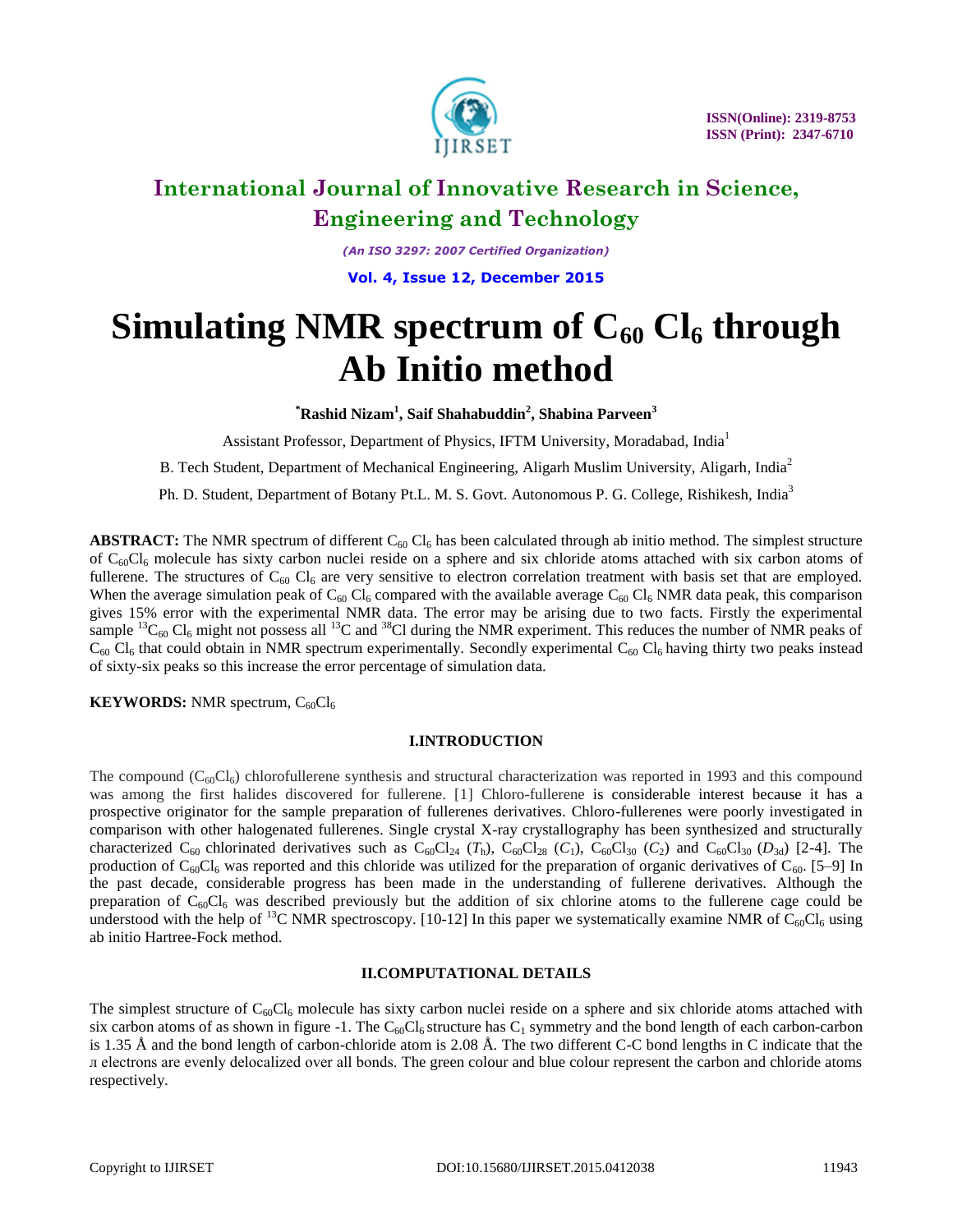

*(An ISO 3297: 2007 Certified Organization)*

**Vol. 4, Issue 12, December 2015**



Figure 1 shows  $C_{60}Cl_6$  structure configurations

## **III CALCULATION**

Calculations of NMR shielding tensors have been published from many years [13-16]; these methods are all applicable to calculate the magnetic shielding function of different molecules. The time-dependent Schrodinger equation is given by

$$
H\psi(r,t) = -i\frac{\partial}{\partial t}\psi(r,t)
$$

It is needed to derive an expression for the current. Differentiating the time-dependent density  
\n
$$
\rho(r,t) = N \int_{-\infty}^{\infty} dr_2...dr_N \left| \psi(r,r_2,...r_N,t) \right|^2
$$
\n(2)

with respect to the time coordinate gives together with Eq. (1) the continuity equation

$$
\frac{\partial}{\partial t} \rho(r,t) = -\nabla J(r,t)
$$
\n(3)

where  $J(r,t)$  is the flux, or the probability current

$$
J(r,t) = \frac{1}{2i}v\int_{-\infty}^{\infty} dr_2...dr_N(\psi^*\nabla\psi - \nabla\psi\psi^*)
$$
\n(4)

When the wave function is real, then the system is independent of time so the current must vanish. As eqn. (3) represents a conservation law i.e. a change in the density in some region must be compensated by flux in or out of that region. The magnetic field is initiated into the quantum mechanical framework through minimal substitution of the magnetic vector potential, A, into the kinetic energy operator

$$
p \to \pi = p + \frac{e}{c}A\tag{5}
$$

where  $P = -i\nabla$ , c is the speed of light (in atomic units c = 137.035987) and e is the electron charge. It is feasible to explain that this gives the correct form for the Hamiltonian by considering the Lagrangian for the Lorentz force of an

(1)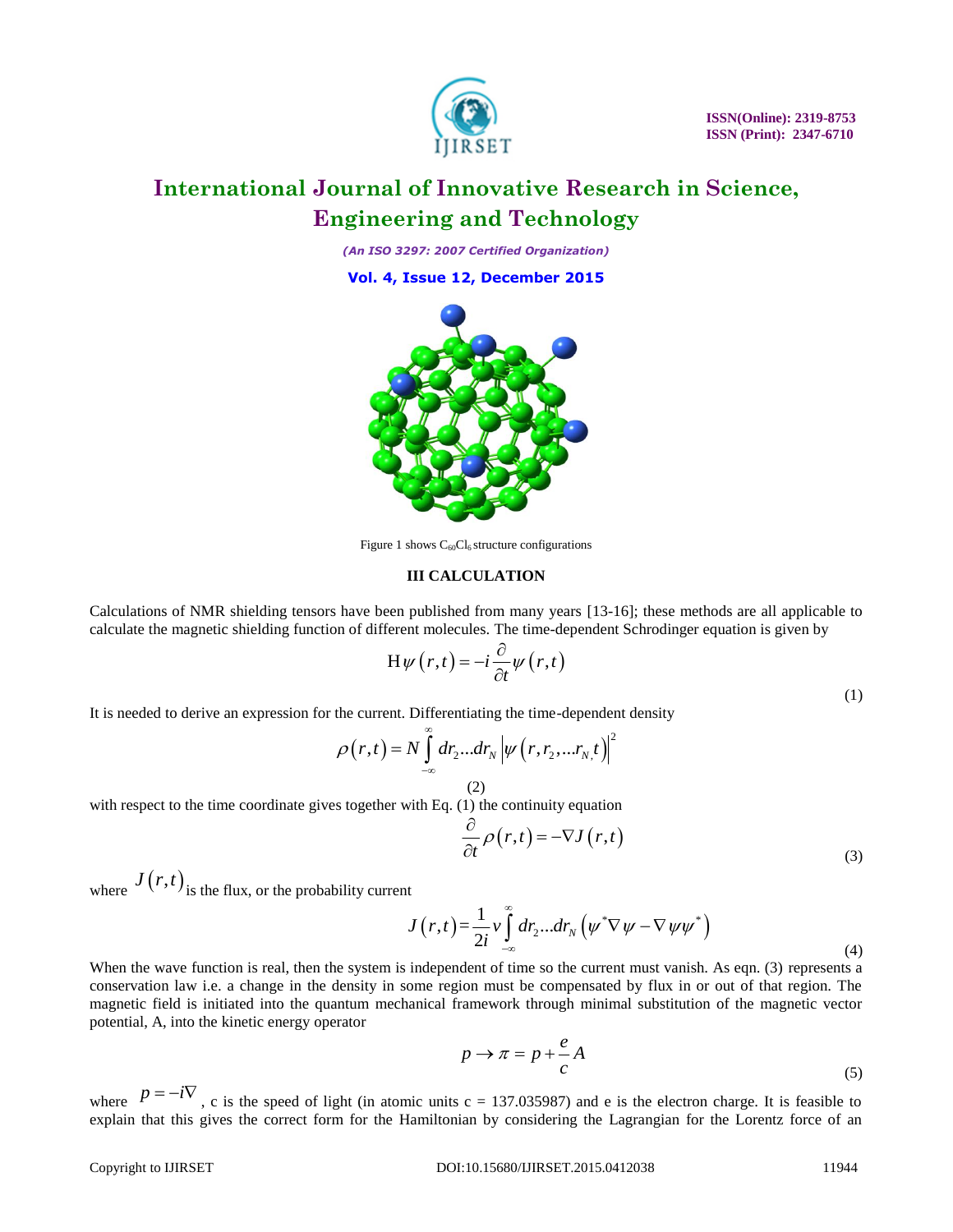

*(An ISO 3297: 2007 Certified Organization)*

### **Vol. 4, Issue 12, December 2015**

electron in an electromagnetic field [19]. The interested magnetic vector potential of consists of two contributions,  $A = A^B + A^{m_I}$ . The first term express a uniform, time-independent external magnetic field.

$$
A^{B}(r) = \frac{1}{2}B \times (r - R_{o})
$$
\n(6)

where  $R_0$  is the chosen as the magnetic field origin and the second term is due to the magnetic moments of the nuclei

$$
A^{m_1}(r) = \sum_{l} m_l \times \frac{r - R_l}{|r - R_l|^3}
$$
(7)

where  $m_I$  is the magnetic moment of the I<sup>th</sup> nucleus with R<sub>I</sub> the nuclear position vector. The current density  $j(r)$  of a fullerene derivative molecule in a stationary external magnetic field  $\vec{B}_{ext}$  in the electronic ground state with the corresponding wave function is given by gnet<br> $\rightarrow$  /  $\rightarrow$  $\rightarrow$ 

molecule in a stationary external magnetic field 
$$
-\varepsilon x
$$
 in the electronic  
given by  

$$
\vec{j}(\vec{r}) = \frac{i}{2} \left[ \vec{\nabla} \psi_0^* \psi_0 - \psi_0^* \left( \vec{\nabla} \psi_0 \right) \right] - \frac{1}{c} \vec{A} \psi_0^* \psi_0
$$
(8)

where  $\hat{A}$  is the vector potential of the external magnetic field. The induced field  $\hat{B}_{ind}$  at any position  $r_k$  of a molecule in an external magnetic field  $B_{ext}$  can be computed using Biot-Savart's law.  $\rightarrow$ *Bind rk* nı<br>→  $\frac{1}{\sqrt{1-\frac{1}{\sqrt{1-\frac{1}{\sqrt{1-\frac{1}{\sqrt{1-\frac{1}{\sqrt{1-\frac{1}{\sqrt{1-\frac{1}{\sqrt{1-\frac{1}{\sqrt{1-\frac{1}{\sqrt{1-\frac{1}{\sqrt{1-\frac{1}{\sqrt{1-\frac{1}{\sqrt{1-\frac{1}{\sqrt{1-\frac{1}{\sqrt{1-\frac{1}{\sqrt{1-\frac{1}{\sqrt{1-\frac{1}{\sqrt{1-\frac{1}{\sqrt{1-\frac{1}{\sqrt{1-\frac{1}{\sqrt{1-\frac{1}{\sqrt{1-\frac{1}{\sqrt{1-\frac{1}{\sqrt{1-\frac{1}{\sqrt{1-\frac{1$ 

$$
\vec{B}_{ind}(\vec{r}_k) = \frac{1}{c} \int \frac{\vec{j}(\vec{r}) \times \vec{r}_k}{r_k^3} d^3r
$$
\n
$$
= c_1 \sqrt{r} \tag{9}
$$

Alternatively to the induced field, a tensorial shielding function  $\overline{\sigma}(\overline{r}_k)(\overline{\sigma} \leftrightarrow \sigma_{\alpha\beta})$  may bring in to explain the response of the electronic system in a molecule to the external magnetic field

c field  
\n
$$
\left(\vec{B}_{ind}\right)_{\alpha} = -\sum_{\beta=1}^{3} \sigma_{\alpha\beta} \left(\vec{B}_{ext}\right)_{\beta}
$$
\n(10)

This shielding function works just the generalization of the shielding tensor in NMR spectroscopy, where the induced field, respectively, the shielding field, is needed only at a few specific positions of the nuclei in space.<br>  $\vec{H} = \sum_{k=1}^{N} \left[ \frac{\vec{p}_k^2}{\vec{p}_k} - \frac{1}{2} A \vec{p}_k^2 + \frac{1}{2} A \vec{q}_k^2 \right] + V$ 

$$
\overrightarrow{H} = \sum_{k=1}^{N} \left[ \frac{\overrightarrow{p}_{k}}{2} - \frac{1}{2c} A \cdot \overrightarrow{p}_{k} + \frac{1}{2c^{2}} \overrightarrow{A}^{2} \right] + V
$$
\n(11)

Where *V* represents for the electron nucleus with electron-electron interaction potential, and  $\overrightarrow{p}$  is the momentum operator respectively. A is the vector potential of the external magnetic field, for which the Coulomb gauge is taken.  $\stackrel{\sim}{\rightarrow}$ 

$$
\vec{A}(\vec{r}) = \frac{1}{2} (\vec{B} \times \vec{r})
$$
\n(12)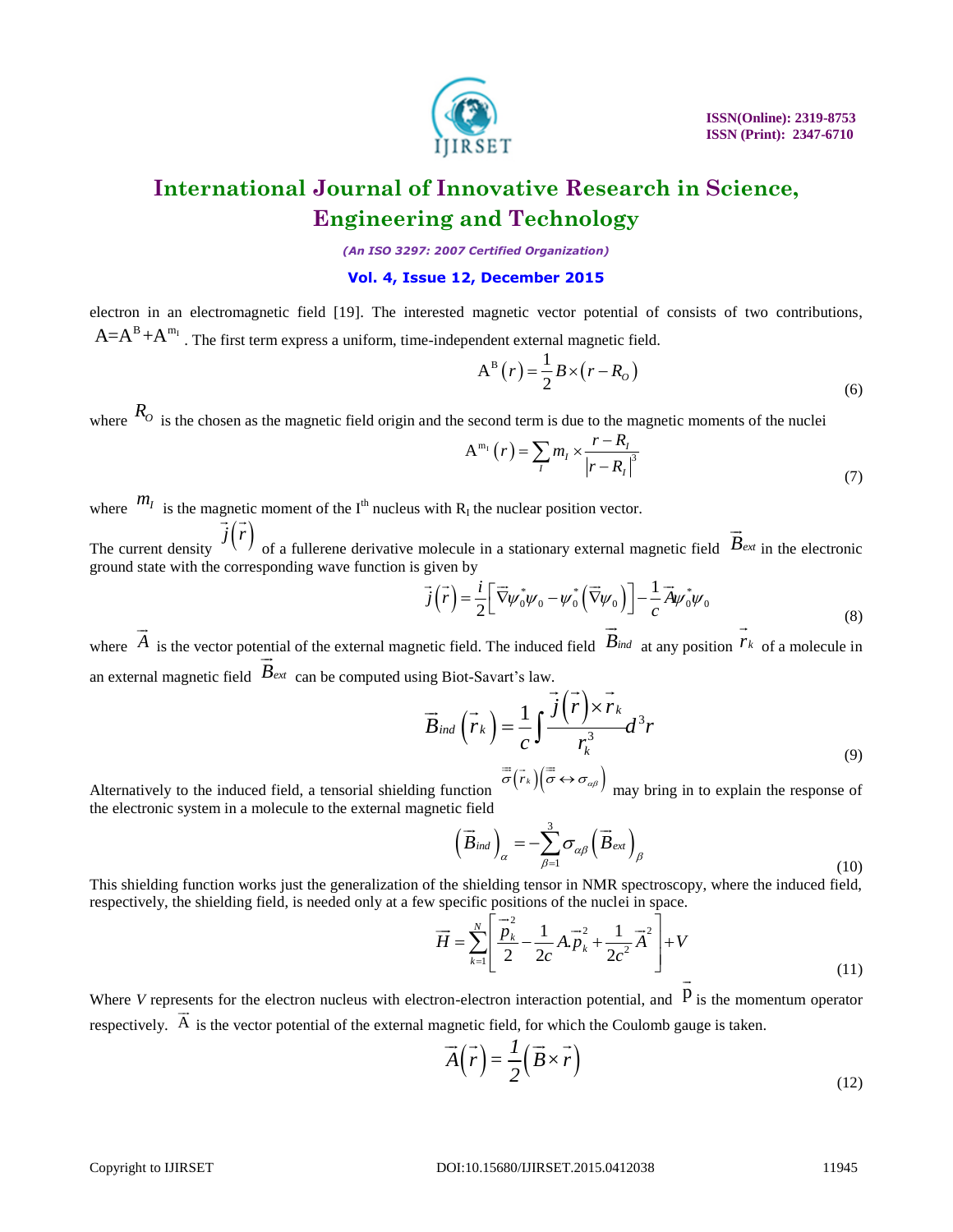

*(An ISO 3297: 2007 Certified Organization)*

## **Vol. 4, Issue 12, December 2015**

Moreover, it has been considered that  $\nabla A = 0$ . Thinking of only linear terms in the magnetic field ("weak perturbation"), the perturbation operator of the external magnetic field  $\rightarrow$   $\rightarrow$  $\left(\overrightarrow{H}=\overrightarrow{H}^{(0)}+\overrightarrow{H}^{(1)}\right)^{2}$  $\overrightarrow{H}$  $\left(\overrightarrow{H} = \overrightarrow{H}^{(0)} + \overrightarrow{H}^{(1)}\right)$  $\frac{1}{2}$  =  $\frac{1}{2}$  =  $\frac{1}{2}$  =  $\frac{1}{2}$  =  $\frac{1}{2}$  $\frac{1}{\sqrt{1}}$  is given by

$$
\overrightarrow{H} = -\frac{i}{2c} \left( \overrightarrow{B}_{ext} \times \overrightarrow{r} \right) . \overrightarrow{\nabla} = \frac{1}{2c} \overrightarrow{B}_{ext} . \overrightarrow{L}
$$
\n(13)

where L denotes the angular momentum operator. The current density  $\mathcal{L}(\mathcal{L})$  can be expanded in a Taylor series in  $\mathbf{B}_{\text{ext}}$ .  $\vec{I}$  *i r z i j*( $\vec{r}$ ) Bext  $\vec{j}(\vec{r}) = \vec{j}^{(0)}(\vec{r}) + \vec{j}^{(1)}(\vec{r}) + ...$ Frent density  $\left(\begin{array}{cc} 0 & \end{array}\right)$  can be

$$
j(r) = j^{(r)}(r) + j^{(r)}(r) + ...
$$
  
\n
$$
j(r) = j^{(r)}(r) + ...
$$
\n(14)

$$
\vec{j}^{(1)}(\vec{r}) = \vec{B}_{ext} \vec{j}^{(1)}(\vec{r})
$$
\n(15)

$$
\left(\vec{j}^{(1)}(\vec{r})\right)_{\alpha\beta} = \frac{\partial \left(\vec{j}(\vec{r})\right)_{\alpha}}{\partial \left(\vec{B}\right)_{\beta}}
$$

with

where  $\frac{1}{2}$   $\frac{1}{2}$  is the current density in a molecule with no external magnetic field. It finishes for molecules without a permanent magnetic moment. With a corresponding expansion of the wave function:<br> $(0) \rightarrow \vec{z} = \vec{z}$  $\vec{j}^{(1)}(\vec{r})$ 

$$
\psi_j = \psi_j^{(0)} + i \vec{B}_{ext} \cdot \vec{\psi}_j^{(1)} + \dots
$$
 (16)

the current density up to linear terms in the magnetic field might then be written as:

$$
\Psi_{j} = \Psi_{j}^{(0)} + iB_{\text{ext}}.\Psi_{j}^{(1)} + ...
$$
\n
$$
\overrightarrow{B}_{\text{ext}}.j \quad \text{(16)}
$$
\n
$$
\overrightarrow{B}_{\text{ext}} \cdot \overrightarrow{j} \quad (\overrightarrow{r}) = \frac{i}{2} \left\{ \overrightarrow{B}_{\text{ext}} \left[ \psi_{0}^{(0)} \left( \overrightarrow{\nabla} \cdot \overrightarrow{\psi}_{0}^{(1)} \right) - \overrightarrow{\psi}_{0}^{(1)} \cdot \left[ \overrightarrow{\nabla} \psi_{0}^{(0)} - \frac{1}{c} \overrightarrow{A} \left| \psi_{0}^{(0)} \right|^{2} \right] \right] \right\}
$$
\n(17)

 $(1)$ 

By only these linear terms in Biot-Savart's law, one obtains for the shielding function:  
\n
$$
\vec{\sigma}(\vec{r}) = \frac{1}{2c} \left\langle \psi_0^{(0)} \left| \frac{(\vec{r} \cdot \vec{r}_k)^{\frac{1}{2}} - \vec{r}_k \otimes \vec{r}}{r_k^3} \right| \psi_0^{(0)} \right\rangle - \frac{2}{c} \left\langle \psi_0^{(0)} \left| \frac{\vec{L}}{r_k^3} \right| \psi_0^{(1)} \right\rangle
$$
\n(18)

Where  $I$  denotes the identity matrix. As for the NMR shielding tensors, the first term is called the diamagnetic contribution to  $\sigma$ , whereas the second term is called the paramagnetic contribution.  $\Rightarrow$  $\frac{1}{1}$  $\overline{\phantom{a}}$ 

The first-order perturbed wave function  $\psi_0$  is traditionally expanded in terms of excited states of the unperturbed system  $\psi_{0}$ 

$$
\overline{\psi}_0^{(1)} = \sum_{n \neq 0} \overline{C}_n^{(1)} \psi_n^{(0)}
$$
\n(19)

This directs to the same expressions as originally derived for the NMR shielding tensors by Ramsey, [17] when  $r_k$  is restricted to the nuclear positions  $r_k = R_k$  $\frac{0}{1}$ 

### Copyright to IJIRSET 11946 **DOI:10.15680/IJIRSET.2015.0412038** 11946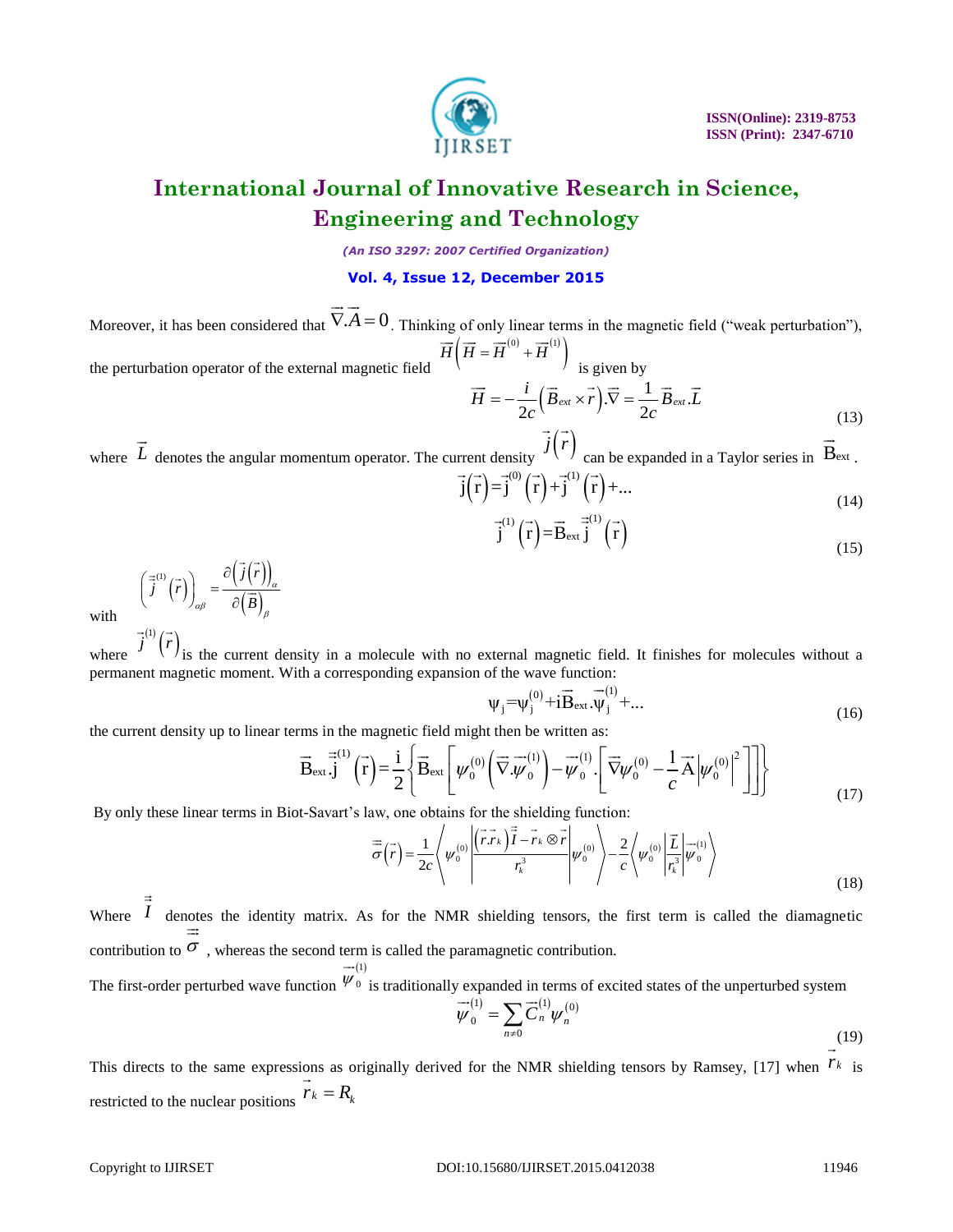

*(An ISO 3297: 2007 Certified Organization)*

**Vol. 4, Issue 12, December 2015**

$$
\overrightarrow{\sigma}(\overrightarrow{r}_{k}) = \frac{1}{2c} \left\langle \psi_{0}^{(0)} \left| \frac{(\overrightarrow{r} \cdot \overrightarrow{r}_{k}) \overrightarrow{I} - \overrightarrow{r}_{k} \otimes \overrightarrow{r}}{r_{k}^{3}} \right| \psi_{0}^{(0)} \right\rangle - \frac{2}{c} \sum_{n \neq 0} \frac{1}{E_{n} - E_{0}} \left\langle \psi_{0}^{(0)} \left| \frac{\overrightarrow{L}}{r_{k}^{3}} \right| \overrightarrow{\psi}_{0}^{(1)} \right\rangle \otimes \left\langle \psi_{n}^{(0)} \left| \overrightarrow{L} \right| \psi_{0}^{(0)} \right\rangle
$$
\n(20)

Computations of the shielding function using eqn. (20) would require the knowledge of the complete set of the solutions of the unperturbed (without external magnetic field) many-particle Schrodinger equation  $\psi_0^{(0)}$ ,  $\psi_1^{(0)}$ ,  $\psi_2^{(0)}$  ... with the corresponding energies  $L_0$ ,  $L_1$ ,  $L_2$  ..... Although, concerning the Coulomb interactions between the electrons, only approximate solutions of the Schrodinger equation can be obtained in principle. Within the Hamiltonian of eqn. (22), the magnetic field acts only in the kinetic energy part. Therefore, one might expect that the shielding function can simply be calculated by application of eqn (20), just by using approximate solutions for  $\psi_0$ ,  $\psi_1$ ,  $\psi_2$ , ... and  $\omega_0$ ,  $\omega_1$ , ….. However, even in the single determinant (Slater determinant) ansatz for the wave function (HF), it turns out that the  $E_0^{(0)}$   $E_1^{(0)}$   $E_2^{(0)}$  $W_0^{(0)}$   $W_1^{(0)}$   $W_2^{(0)}$  and  $E_0^{(0)}$   $E_1^{(0)}$   $E_2^{(0)}$ 

problem is more involved. Within HF theory, the single particle wave functions (orbitals)  $\psi_j$  of the Slater determinant are solutions of single particle-like equations (HF equations)  $\rightarrow$ 

$$
\overrightarrow{F}\psi_j = \epsilon_j \psi_j \tag{21}
$$

The Fock operator, F, the orbitals,  $\psi_j$ , and the orbital energies,  $\epsilon_j$ , are also be expanded in a Taylor series similar manner as in eqn  $(7)$  :  $\vec{F}$  the orbitals  $\psi_j$  and the orbital aparaias  $\epsilon_j$  $\Rightarrow$   $\rightarrow$  (1)

$$
\Psi_{j} = \Psi_{j}^{(0)} + i \vec{B}_{ext} \cdot \vec{\Psi}_{j}^{(1)} + ...
$$
  
\n
$$
\in_{j} = \in_{j}^{(0)} + i \vec{B}_{ext} \cdot \vec{\Xi}_{j}^{(1)} + ...
$$
  
\n
$$
\vec{F}_{j} = \vec{F}_{j}^{(0)} + i \vec{B}_{ext} \cdot \vec{F}_{j}^{(1)} + ...
$$
\n(22)

is the Fock operator without an external magnetic field.  $\overrightarrow{F}^{(0)}$  $\rightarrow$  $\overline{\phantom{a}}$ 

$$
\overrightarrow{F}^{(0)} = \frac{\overrightarrow{P}}{2} + V_{ext} + \sum_{j=1}^{N_{occ}} \left( 2J_j^{(0)} - K_j^{(0)} \right)
$$
\n
$$
I_j^{(0)} = I_{ext}^{(0)} \tag{23}
$$

where  $V_{ext}$  stands for the scalar external potential (electron nucleus potential) as well as  $J_j^{(0)}$  and  $K_j^{(0)}$  are the usual Coulomb and exchange expressions, respectively. The first-order perturbed Fock operator  $F$  is, however, not only given by  $H$  (eqn. 6). There is no first-order correction to  $\theta$  but there has to be considered one in the exchange part  $J_j^{(0)}$  *K*  $K_j^{(0)}$  $\overrightarrow{F}^{(1)}$  $\overline{\phantom{a}}$  $\overrightarrow{H}^{(1)}$  $\overline{H}^{(1)}$  (see 6). There is no first order correction to  $J_j$  but there has to be considered one in the exchange next  $K_j$ 

$$
\overrightarrow{F}^{(1)} = \overrightarrow{B}_{ext} \overrightarrow{H}^{(1)} - \sum_{j=1}^{N_{occ}} \overrightarrow{K}_j^{(1)}
$$
\n
$$
\overrightarrow{K}_i^{(1)} = \int_{W} \overrightarrow{W}_i^{(1)} (\overrightarrow{r})_W^{(0)} (\overrightarrow{r})_{-W}^{(0)} (\overrightarrow{r})_W^{(1)} (\overrightarrow{r})_W^{(1)} (\overrightarrow{r})_W^{(1)} (\overrightarrow{r})_W^{(1)} (\overrightarrow{r})_W^{(1)} (\overrightarrow{r})_W^{(1)} (\overrightarrow{r})_W^{(1)} (\overrightarrow{r})_W^{(1)} (\overrightarrow{r})_W^{(1)} (\overrightarrow{r})_W^{(1)} (\overrightarrow{r})_W^{(1)} (\overrightarrow{r})_W^{(1)} (\overrightarrow{r})_W^{(1)} (\overrightarrow{r})_W^{(1)} (\overrightarrow{r})_W^{(1)} (\overrightarrow{r})_W^{(1)} (\overrightarrow{r})_W^{(1)} (\overrightarrow{r})_W^{(1)} (\overrightarrow{r})_W^{(1)} (\overrightarrow{r})_W^{(1)} (\overrightarrow{r})_W^{(1)} (\overrightarrow{r})_W^{(1)} (\overrightarrow{r})_W^{(1)} (\overrightarrow{r})_W^{(1)} (\overrightarrow{r})_W^{(1)} (\overrightarrow{r})_W^{(1)} (\overrightarrow{r})_W^{(1)} (\overrightarrow{r})_W^{(1)} (\overrightarrow{r})_W^{(1)} (\overrightarrow{r})_W^{(1)} (\overrightarrow{r})_W^{(1)} (\overrightarrow{r})_W^{(1)} (\overrightarrow{r})_W^{(1)} (\overrightarrow{r})_W^{(1)} (\overrightarrow{r})_W^{(1)} (\overrightarrow{r})_W^{(1)} (\overrightarrow{r})_W^{(1)} (\overrightarrow{r})_W^{(1)} (\overrightarrow{r})_W^{(1)} (\overrightarrow{r})_W^{(1)} (\overrightarrow{r})_W^{(1)} (\overrightarrow{r})_W^{(1)} (\overrightarrow{r})_W^{(1)} (\overrightarrow{r})_W^{(1)} (\overrightarrow{r})_W^{(1)} (\overrightarrow{r})_W^{(1)} (\overrightarrow{r})_W^{(1)} (\overrightarrow{r})_W^{(1)} (\overrightarrow{r})_W^{(1)} (\overrightarrow{r})_W^{(1)} (\overrightarrow{r})_W^{(1)} (\overrightarrow{r})_W^{(1)} (\overrightarrow{r})_W^{(1)} (\overrightarrow{r})_W^{
$$

$$
F = \mathbf{B}_{\text{ext}} \mathbf{H} - \sum_{j=1}^{N} \mathbf{A} j
$$
\n
$$
\overrightarrow{K}_{j}^{(1)} = \int \left[ \overrightarrow{\psi}_{j}^{(1)} \left( \overrightarrow{r} \right) \psi_{j}^{(0)} \left( \overrightarrow{r} \right) - \psi_{j}^{(0)} \left( \overrightarrow{r} \right) \overrightarrow{\psi}_{j} \left( \overrightarrow{r} \right) \right] \frac{1}{\left| \overrightarrow{r} - \overrightarrow{r} \right|} \psi \left( \overrightarrow{r} \right) d^{3} r
$$
\n
$$
(24)
$$
\n
$$
(25)
$$

### Copyright to IJIRSET 11947 **DOI:10.15680/IJIRSET.2015.0412038** 11947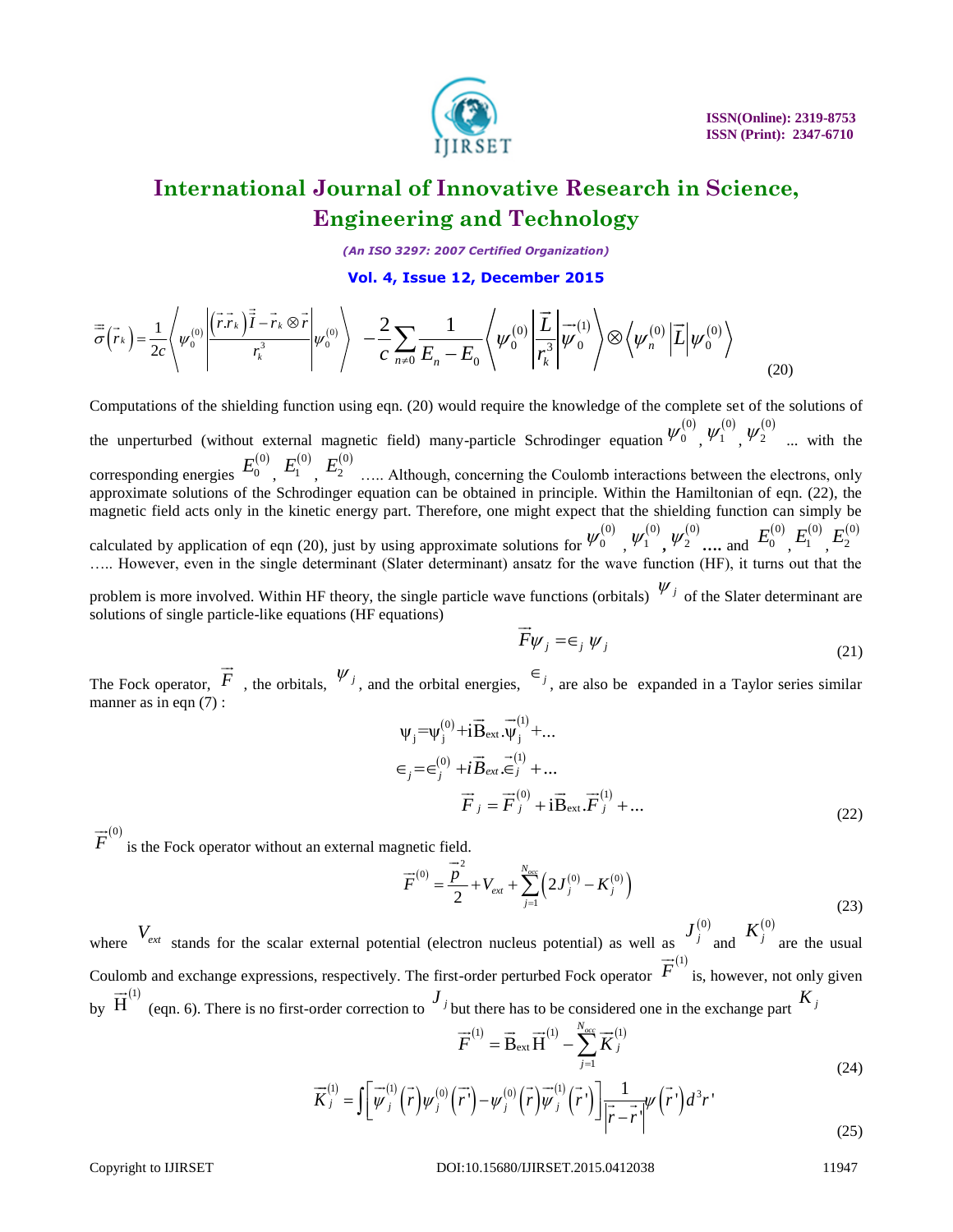

*(An ISO 3297: 2007 Certified Organization)*

**Vol. 4, Issue 12, December 2015**

Inserting expansions (21) into eqn. (21), one can obtains up to first order a set of linear equations, which has to be solved successively

$$
\left(\vec{h}^{(0)} - \epsilon_j^{(0)}\right) \psi_j^{(0)} = 0
$$
\n
$$
\vec{h}^{(0)} - \epsilon_j^{(0)}\right) \vec{B} = \vec{h}^{(1)} - \left[\vec{B} - \left(\vec{h}^{(1)} - \vec{F}^{(1)}\right)\right] \psi_j^{(0)} \tag{26}
$$

$$
\left(\begin{array}{cc} \mu & -\epsilon_j \end{array}\right)\psi_j = 0
$$
\n
$$
i\left(\vec{h}^{(0)} - \epsilon_j^{(0)}\right)\vec{B}_{\text{ext}}.\vec{\psi}_j^{(1)} = \left[\vec{B}_{\text{ext}}.\left(\vec{\epsilon}_j^{(1)} - \vec{F}^{(1)}\right)\right]\psi_j^{(0)}
$$
\n(27)

Because of the exchange part, the first order perturbed eqn. (8) has to be solved iteratively coupled Hartree fock method. [18]

### **IV.RESULT AND DISCUSSIONS**

The fullerenes derivative  $(C_{60} CI_6)$  has 192 degree of freedom. Actually it starts with 198 total degrees of freedom for an isolated  $C_{60}$  Cl<sub>6</sub> molecule but subtracting the six degrees of freedom corresponding to three translations and three rotations, results in 192 vibrational degrees of freedom. The rotational constants in x, y, and z axis in the fullerenes derivative  $(C_{60}$  $Cl_6$ ) is 0.06, 0.05 and 0.05 (GHz) respectively. The C<sub>60</sub> Cl<sub>6</sub> has 354 symmetry adapted basis functions, 1062 primitive gaussians, 354 cartesian basis functions, 231 alpha electrons and 231 beta electrons with the nuclear repulsion energy 12974.07 Hartrees. The fullerenes derivative (C<sub>60</sub> Cl<sub>6</sub>) has done SCF E (RHF) = -4970.33 A.U. after 21 cycles with convergence density matrix= 0.4894D-08.

Generally NMR experiment, any  $C_{60}$  molecules having the distribution of <sup>12</sup>C to <sup>13</sup>C isotopes is in proportion to 75 to 25 percent. It is interesting that about more than half of the molecules in  $C_{60}$  samples experiment are  $^{12}C_{60}$  molecules, which do not give NMR spectrum. Although the isotope effects discussed above are expected to affect the line intensities of the rotational and rotational-vibrational modes significantly in ordinary  $C_{60}$  samples at very low temperatures.

In C<sub>60</sub> Cl<sub>6</sub>, <sup>13</sup>C and <sup>38</sup>Cl is considered to evaluate the total NMR effect on C<sub>60</sub> Cl<sub>6</sub> sample. The simulated <sup>13</sup>C NMR spectra of C<sub>60</sub> Cl<sub>6</sub> contain sixty one lines in each model. In <sup>13</sup> C<sub>60</sub> Cl<sub>6</sub>, each <sup>13</sup>C atom has a nuclear spin  $\varphi = 1/2$  and each molecule thus has  $2^{66}$  nuclear spin states, with  $\varphi_{tot}$  values ranging from  $\varphi_{tot} = 0$  to  $\varphi_{tot} = 66$ . The statistical weight for each irreducible representation of  $C_I$  for all  $2^{66}$  states of <sup>13</sup>C<sub>60</sub> Cl<sub>6</sub> is well approximated by the dimension of the irreducible representation. The NMR observed peaks and simulated peaks of each model are given below. The number in the bracket represents the number of NMR peaks obtaining at particular frequency. The observed NMR peaks of  $C_{60}$  Cl<sub>6</sub> [14] are 54.93(1), 55.46(2), 66.47(3) ,69.42(4), 135.39(5), 140.18(6), 140.51(7), 140.76(8), 141.58(9), 141.82(10), 142.03(11), 142.34(12), 142.78(13), 143.16(14), 143.52(15), 143.97(16), 144.18(17), 146.23(18), 146.365(19), 146.38(20), 146.46(21), 146.93(22), 147.05(23), 147.22(24), 147.555(25), 147.565(26) ,147.63(27), 147.64(28), 148.17(29), 148.34(30), 150.96(31), 152.79 (32)  $\left\{\tilde{h}^{(0)} - \epsilon_{ij}^{(0)}\right\} \left[\tilde{q}_i^{(0)} - \epsilon_{ij}^{(0)}\right] \mathbf{B}_{\text{cut}} \left[\tilde{q}_i^{(0)} - \epsilon_{ij}^{(0)}\right] \mathbf{B}_{\text{cut}} \left[\tilde{q}_i^{(0)} - \tilde{q}_i^{(0)}\right] \mathbf{B}_{\text{cut}} \left[\tilde{q}_i^{(0)} - \tilde{q}_i^{(0)}\right] \mathbf{B}_{\text{cut}} \left[\tilde{q}_i^{(0)} - \tilde{q}_i^{(0)}\right] \mathbf{B}_{\text{cut}} \left$ 

In detail, the calculated NMR peaks shifts of  $C_{60}$  Cl<sub>6</sub> are follows (in ppm.): 118.17 (1), 118.26 (2), 119.6 (3), 120.23 (4), 120.38 (5), 120.58 (6), 120.88 (7), 120.92 (8), 121 (9), 121.19 (10), 121.53 (11), 122.17 (12), 122.18 (13), 122.22 (14), 122.56 (15), 122.63 (16), 122.64 (17), 122.71 (18), 122.84 (19), 122.94 (20), 123.06 (21), 123.18 (22), 123.26 (23), 123.33 (24), 123.37 (25), 123.38 (26), 123.53 (27), 123.55 (28), 123.57 (29), 123.72 (30), 123.74 (31), 123.79 (32), 123.82 (33), 123.85 (34), 124.19 (35), 124.61 (36), 124.65 (37), 125.34 (38), 125.49 (39), 125.59 (40), 125.67 (41), 125.68 (42), 125.87 (43), 126.01 (44), 126.03 (45), 129.13 (46), 132.39 (47), 133.26 (48), 133.46 (49), 138.48 (50), 140.44 (51), 146.37 (52), 146.38 (53), 146.46 (54), 146.93 (55), 147.62 (56), 147.72 (57), 148.09 (58), 180.19 (59), 182.28 (60), 186.47 (61), 187.75 (62), 191.12 (63), 636.27 (64), 657.12(65), 694.58 (66)

The average observed [14] NMR of  $C_{60}$  Cl<sub>6</sub> is at 134.55 ppm which is nearest the simulated NMR structure configuration 155.85 ppm. When compared with the observed NMR data peak gives 15% error. The error may be due to two reasons. Firstly the experimental sample  ${}^{13}C_{60}$  Cl<sub>6</sub> might not possess all  ${}^{13}C$  and  ${}^{38}C1$  during the NMR experiment. Thus the structure of  $C_{60}$  Cl<sub>6</sub> obtained thirty two peaks instead of sixty-six peaks. Secondly slightly changes distortion occurs in many bond<br>lengths of  $C_{60}$  Cl<sub>6</sub> due to addition chlorine during  $C_{60}$  Cl<sub>6</sub> formation from the ful